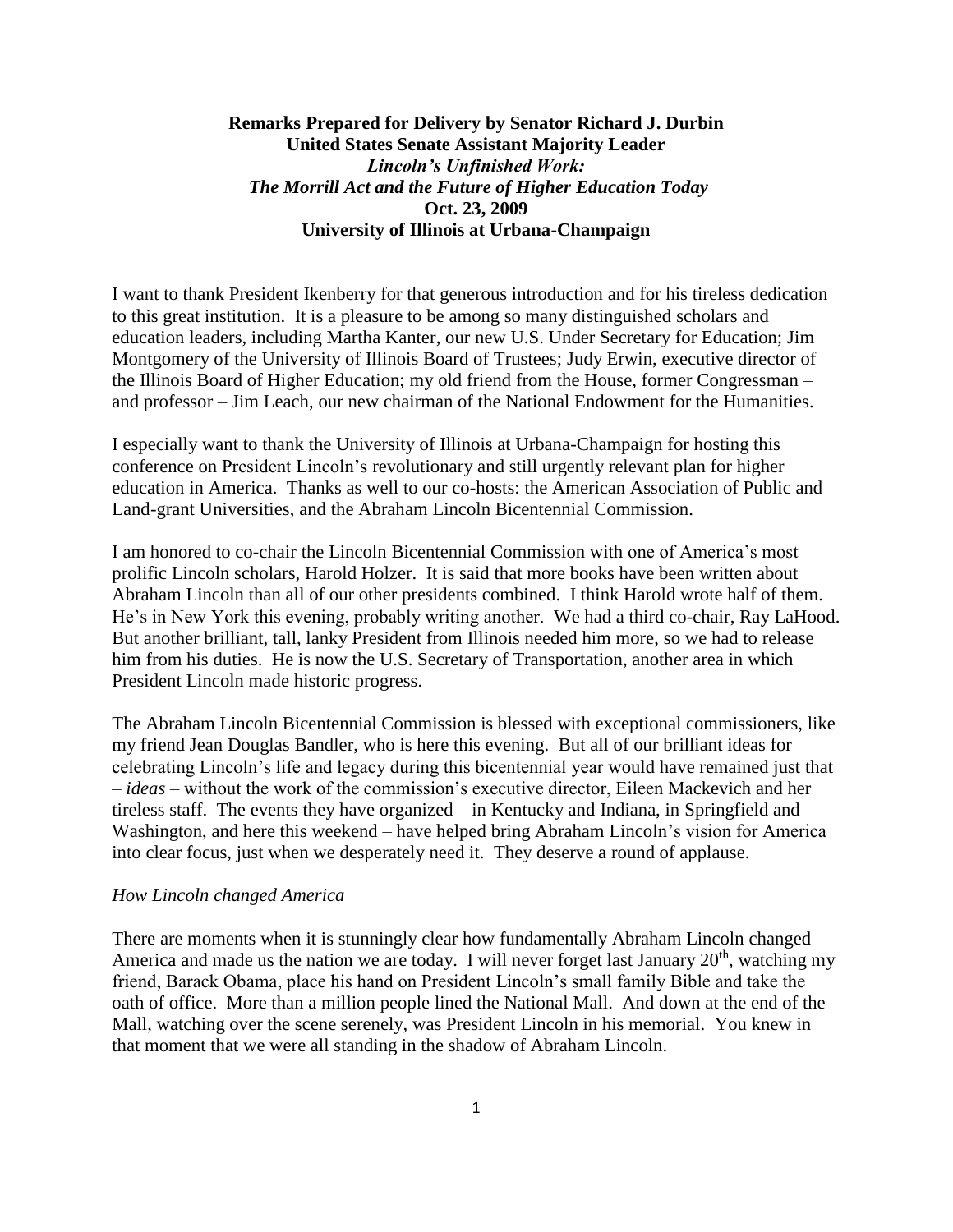And if he had done nothing besides steer our nation through the fiery trial of civil war, history would probably still count Lincoln as our greatest president. But Abraham Lincoln refused to accept that America's sole purpose was mere survival.

Even as he guided the nation through a terrible conflict, he could look to the nation's better future. So even as the war raged, he was laying the foundations for a modern economy. He committed America to invest in bold infrastructure projects such as the transcontinental railroad and the building of canals through much of the nation. And he knew that America would prosper in this new economy only to the extent that average men and women could prosper, so he committed America to invest in its most precious infrastructure: the minds of its people.

One year to the day before Gettysburg would be won, when the fate of the Union was still in grave doubt, Lincoln signed into law the Morrill Act creating a land-grant university in every state in the union. Those universities – "democracy's colleges," as some called them – transformed higher education in America.

### *America before the Morrill Act*

Think about this: Before the Morrill Act, less than 2 percent of the college-age population in America ever went to college. Higher education in America was dominated by private and religious institutions.

Studies focused almost entirely on the classics, Greek and Latin. Modern science, practical engineering – even American history and English literature – were almost never taught. It was a good education if you had a family fortune to fall back on – but hardly an adequate preparation for making a living.

#### *Justin Morrill*

Then came Congressman Justin Morrill of Vermont, the son of a blacksmith. Morrill had hoped to go to college but he couldn't afford the fees. So he left school at the age of 15, went to work as a clerk for a local merchant and eventually became the prosperous owner of his own general store.

At 42, he was elected to Congress, determined to open for others those doors of opportunity that had been closed to him. In 1856, he introduced a very modest proposal to create "one or more" national agricultural schools to which each state could send a small number of its best students. The bill failed.

The next year, Morrill proposed a more ambitious bill. Failed again. Undeterred, he offered an even bolder plan the following year. I'll tell you, we could use some of that Morrill moxie in Congress today on health care! If at first you don't succeed, be bolder. America would get a public option!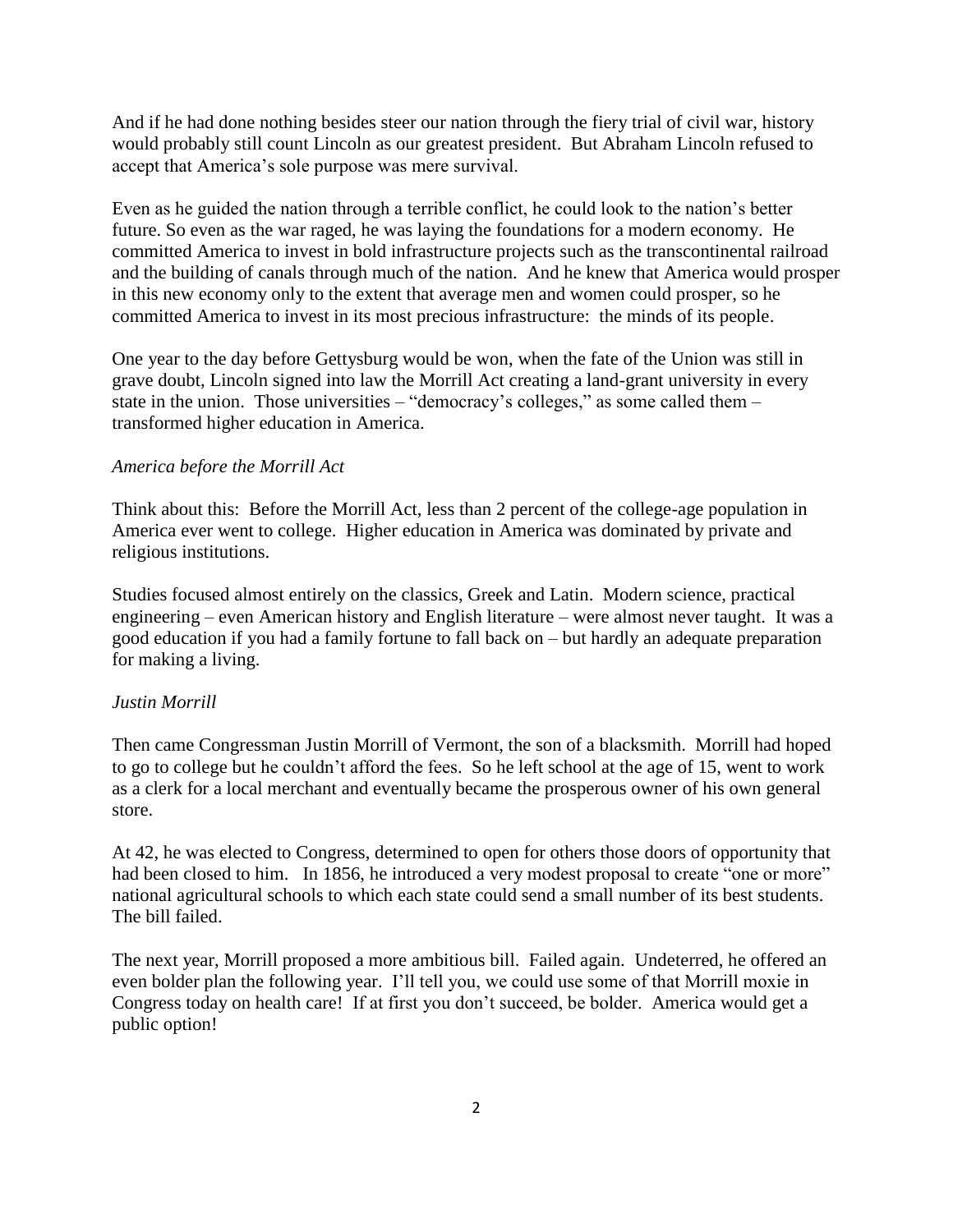Finally, in 1859, in the midst of an economic downturn, the Morrill College Land Bill squeaked through both houses of Congress – and was promptly vetoed by President James Buchanan.

# *Morrill and Lincoln together*

When he re-introduced his bill in 1861, Morrill knew he was up against long odds. The nation had been plunged into a bloody and costly civil war. Support for the transcontinental railroad – another expensive endeavor – was growing.

But Morrill was determined. And he had two powerful new advantages. The Southern states, whose senators and representatives had opposed him most bitterly, were gone. And Abraham Lincoln was in the White House.

# *Education should be practical as well as intellectual*

Under the Morrill Act, for the first time, the federal government took a leadership role in higher education in the United States. It used public land as an endowment for education. Each state was given 30,000 acres of federal land for every senator and representative it had in Congress. Monies from those lands would be used to found or invigorate a state "land-grant" university.

The land-grant schools were not just new universities, but a new kind of university. They were based on what was then a controversial belief – that education should be practical as well as intellectual. The idea was to put knowledge to *work*. These new universities would create new knowledge to solve the problems of the new economy.

It was the beginning of the modern research university.

Land-grant colleges – and later, Historically Black Colleges and women's colleges – democratized education – and made it possible for sons and daughters of farmers and tradesmen to lead a better life, with greater economic opportunity and stability. And it did these things at just the right historical moment, when America was forced to create a new economy.

### *America before Sputnik and NDEA*

Fast-forward a century to Oct. 4, 1957. The Soviet Union launches Sputnik, the first satellite to orbit the Earth.

Sputnik weighed only 185 pounds – but it shook us to our core. We were terrified that we might lose the Cold War. So Congress passed the National Defense Education Act.

America made a commitment to lead the world in scientific and technological innovation and to invest in education.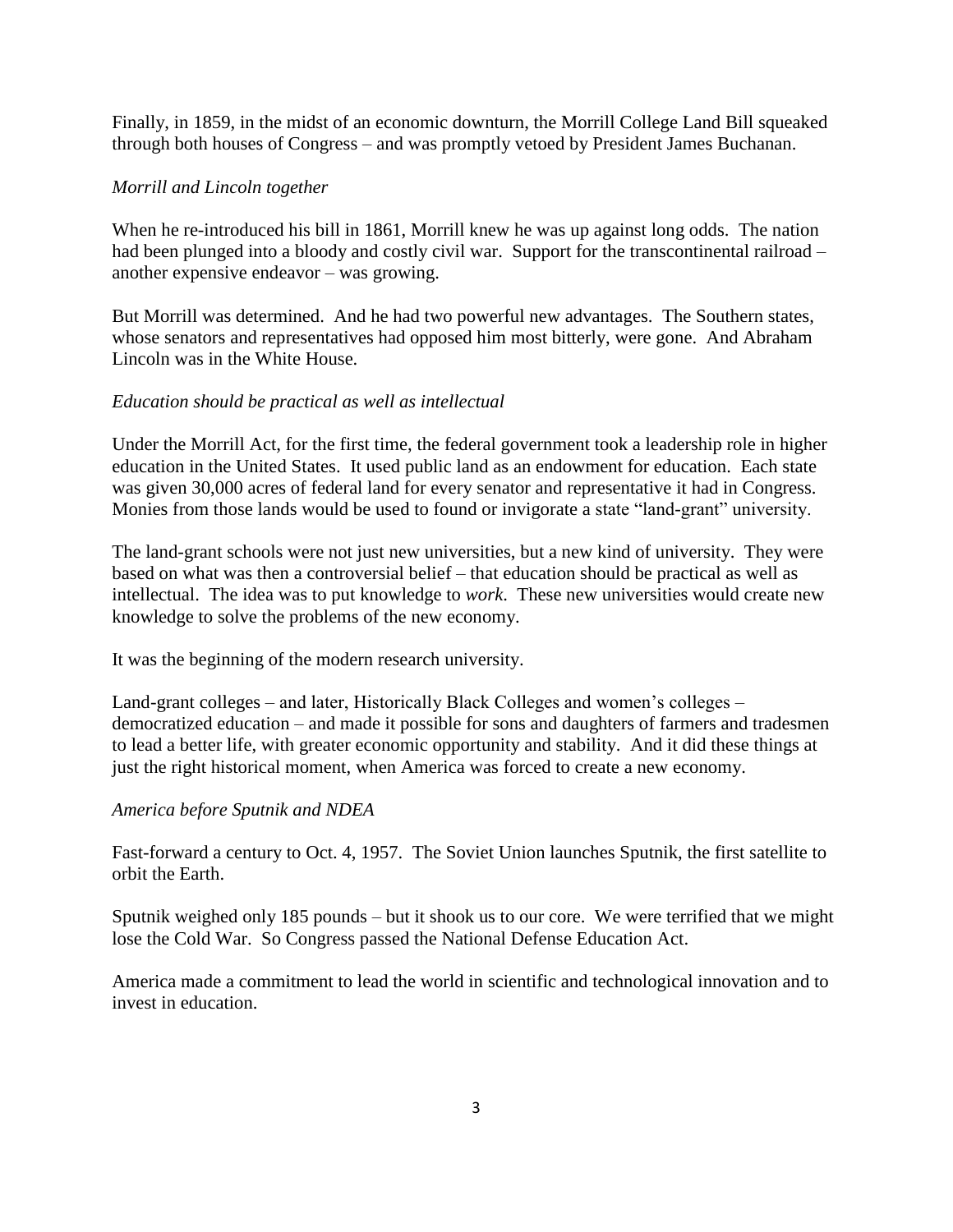The NDEA also made a commitment that "no student of ability will be denied an opportunity for higher education because of financial need." To keep that promise, we provided low-interest federal loans to kids from working-class families.

I was one of those kids. The National Defense Student Loan Program helped put me through college and law school. When I graduated from law school, I looked at how much I had borrowed over seven years. It was a staggering sum: \$8,500 – with 3 percent interest, starting a year after I graduated. I thought: I'll never be able to pay this much money back! But I did. And so did millions of others.

Before Congress passed the NDEA, only half of the top quarter of each graduating high school class attended college. And half of those students dropped out before completing their degrees.

The NDEA changed that. From 1962, when I started college, through 1976, college enrollment in America increased by 174 percent. We trained a generation of scientists and engineers to solve some of the most complex challenges imaginable.

Think about this: On December 11, 1972, when the Apollo 17 astronauts became the last men to set foot on the moon, the average age of the scientists in NASA's mission control room was just 26. Those scientists were just 12 years old when President Eisenhower signed the National Defense Education Act.

### *Where we are today*

I believe that our young people today are just as eager, just as capable, of solving the great scientific and social challenges of this new century.

We need to renew the commitment that President Lincoln made a century and a half ago and give our young people the education and training, and the opportunities, to create new products, new jobs, new businesses, and whole new industries.

Our economy can't survive just making deals. We have to make the products and find the solutions to feed a hungry world, make health care better, more affordable and more available, and head off looming crises in the supply and demand for clean water and clean energy.

It was a scientist trained at a land-grant university, Norman Borlaug, who pioneered the diseaseresistant and highly adaptable crop varieties that sparked the first Green Revolution – saving hundreds of millions of the world's poorest people from starvation, and winning a Nobel Peace Prize.

There is no reason that scientists working in the labs of our great land-grant universities today can't lead the next Green Revolution: the race for clean, renewable energy. U of I research scientists are already working hard in this area; eight of them served on the Intergovernmental Panel on Climate Change, which shared the 2007 Nobel Peace Prize with former Vice President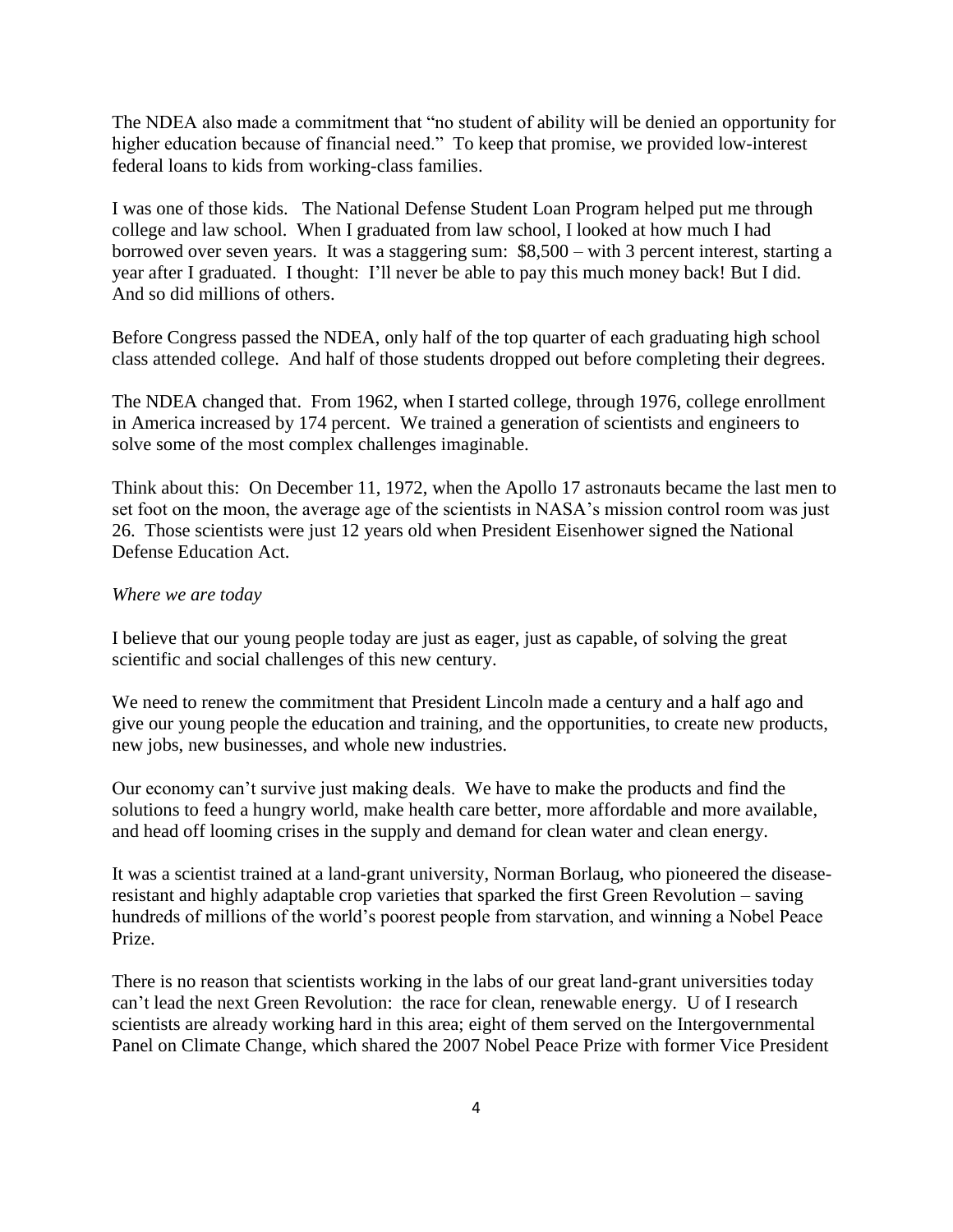Al Gore for their efforts to inform the public about climate change and lay the foundation to stop it.

## *Historic new investments in institutions*

President Obama has made a commitment that America will devote more than 3 percent of our GDP to research and development. We will invest in basic and applied research, create new incentives through private innovation, promote breakthroughs in energy and medicine, and improve education in math and science.

That is already happening. Through the American Recovery and Reinvestment Act, Congress and the Obama Administration are providing the largest single boost to investment in basic research in American history. And much of that research, many of those breakthrough discoveries, will come from the labs of our great research universities.

The Recovery Act includes \$100 billion for education – the largest new federal investment in education in more than 40 years. More than \$21 billion is for scientific research and education projects, with another \$3.5 billion for research facilities and equipment.

In addition, the President's first budget – versions of which have passed the House and the Senate – doubles the budget of the National Science Foundation, and makes substantial new commitments to the National Institutes of Health, the Department of Energy, and NASA – all major sources of funding for academic research.

These investments are critically important now, with colleges and universities struggling with tightened budgets and shrinking endowments.

# *College affordability*

President Obama has also set a goal that by 2020, America will once again have the highest proportion of college graduates in the world.

Among all Organization for Economic Co-Operation and Development Nations, the US ranks first in the percentage of adults with college degrees – among 45- to 64-year-olds. That's my generation – those of us who benefitted from the National Defense Education Act. But among 25- to 34-year-olds, America isn't in the top three, not even in the top five. We're number nine.

One reason: The rapidly escalating cost of college. Between 2000 and 2006, incomes for most working families stayed flat – while the average tuition at four-year public institutions went up more than 63 percent. According to new figures released just this week by the College Board, the average total cost of attendance at a four-year public university is now more than \$15,000.

One way we're going to reach the President's goal is by reforming our student lending system.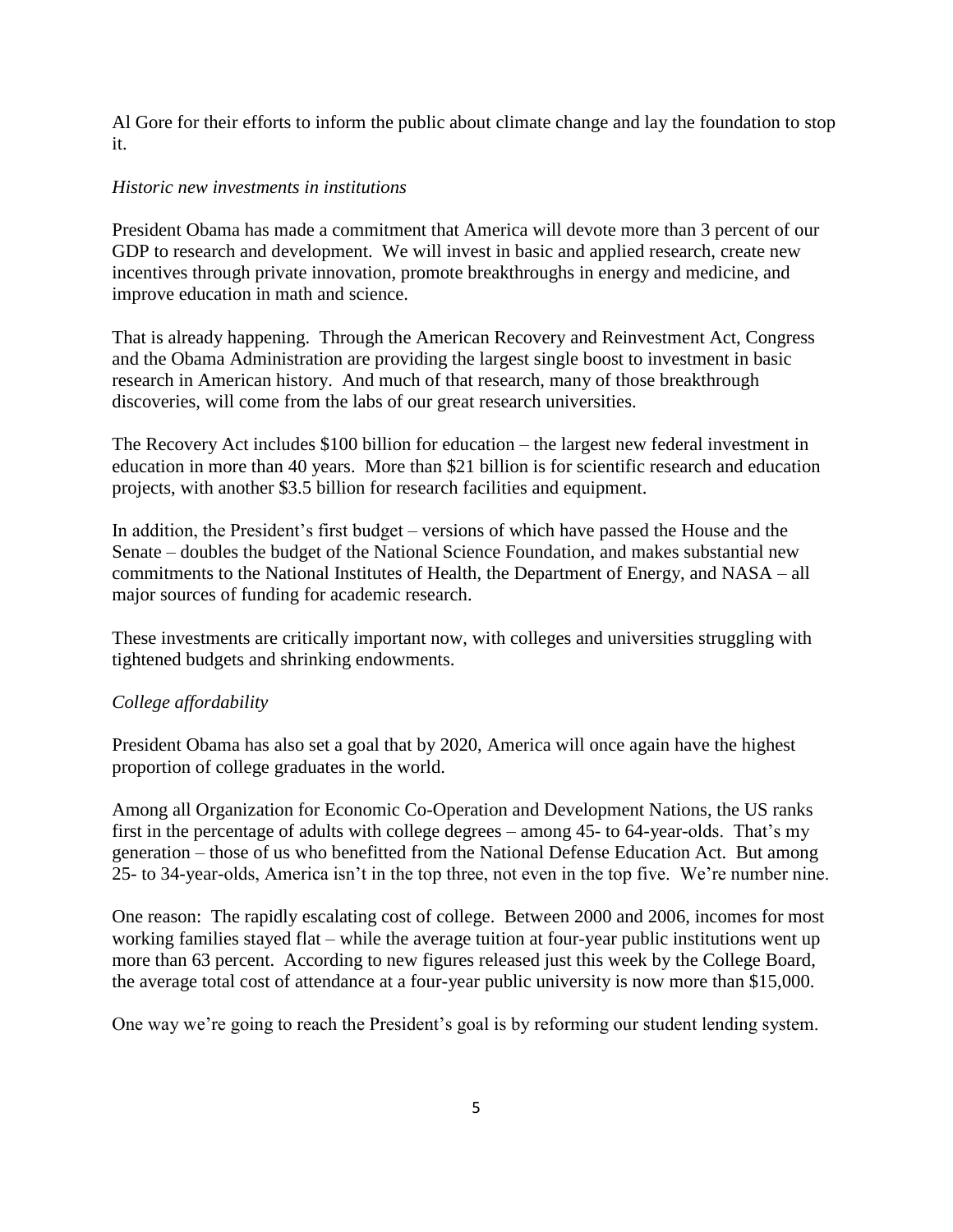It makes no sense that American taxpayers are paying banks a premium of billions of dollars a year to act as middle men in the making of student loans. We ought to be using that money to invest directly in our students and our economy.

Millions of families are now eligible for \$2,500 annual tax credits to help pay the cost of tuition. We already raised the maximum Pell Grant to \$5,500 this year. And we're pegging Pell grants to a fixed rate above inflation – so their value doesn't decline when families need them most.

We've created a new G.I bill for our returning service men and women.

By ending the Federal Family Education Loan program and shifting entirely over to Direct Loans, we'll make college more affordable for 8 ½ million students. And we'll have billions in savings to invest in other education priorities, instead of lining bankers' pockets.

The House has already passed a student lending reform bill. I expect the Senate to pass a bill in the next few months. We'll have the help of another Illinoisan, Secretary of Education Arne Duncan, to implement this important legislation.

The special interests who are losing their windfall won't like it when we cut out the middle man. Al Lord, who made enough money running Sallie Mae to build his own private golf course on his estate, won't like it. But we are going to do it.

### *College Readiness*

Every year, hundreds of thousands of young people are blocked from going to college because of cost. They can do college work, they just can't pay college tuition.

Too many more young people make it to college -- but lack the skills to succeed. At some community colleges in Illinois, 60 percent of the students are in remedial coursework.

Colleges need to do all they can to support these students and guide them toward a successful graduation. And I know that you are working hard to do exactly that. But wouldn't it be better for everyone if more universities worked with middle schools and high schools to ensure a smooth transition from high school to college?

Whenever the doors of education and opportunity shut – whether it's because of lack of money or lack of basic skills -- it's not a loss just for that student. It is a lost opportunity for our nation.

### *DREAM Act*

Still thousands more young people are prevented from going to college every year for another reason. They include honor-roll students, star athletes, talented artists, homecoming queens, and aspiring teachers and doctors. They have followed the rules and worked hard in school.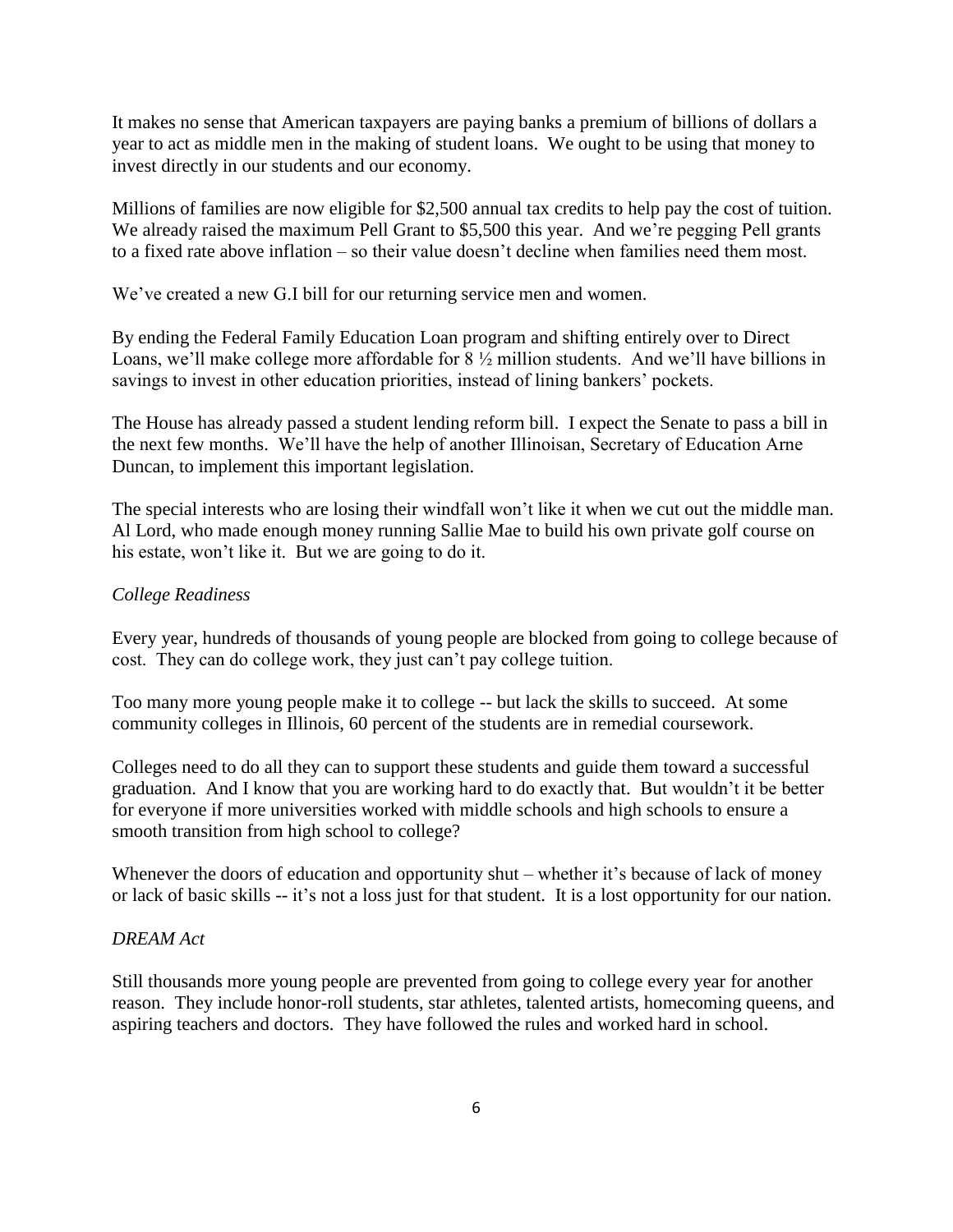Unfortunately, they are undocumented. Their parents brought them to the United States when they were young children.

I first became aware of this problem several years ago when a family contacted my office for help. The daughter had been accepted at Julliard. She was filling out some paperwork when she got to the box that asked her citizenship. She asked her mother, "American, right?"

That's when she learned. Her younger brother and sister were born in this country. But somehow, her parents had forgotten to file the right paperwork for her.

We called Immigration and they said, "The answer is clear. She has to go back to Korea."

Every year, we grant thousands of H1(b) visas to allow foreign workers to come to this country and do jobs that Americans supposedly can't perform. At the same time, we are telling talented young people who have lived here nearly all their lives and who want to give something back to America, "Leave, we don't want you here." That makes no sense.

This is America; we don't punish young people for the mistakes of their parents. I've introduced a bill called the DREAM Act that would permit undocumented young people them to become permanent residents if they are long-term U.S. residents, have good moral character, and attend college or enlist in the military for at least two years.

The DREAM Act would also repeal a provision of federal law that prevents states from granting in-state tuition rates to undocumented students and return to states the authority to determine their own tuition policies.

Abraham Lincoln knew that it was partly the labor of immigrants that had enabled America to stretch from coast to coast and lay the foundation for a new economy. And it is the hard work and hopes of new Americans that can help ensure that our economy remains an engine of economic opportunity and progress in this new century.

### *Abraham Lincoln Study Abroad Commission*

Finally, I believe the United States must do more to encourage students in this country to study abroad, especially in developing nations.

Less than 1 percent of American undergraduate students study abroad. And only one-tenth of 1 percent chooses to study in nations outside of Western Europe. Yet, it is estimated that 95 percent of the world's population growth in the next 50 years will occur outside of that area.

How can America be a force for progress in a world we do not even know? That's a question a very smart man used to ask frequently. His name was Senator Paul Simon. He was my best friend in politics.